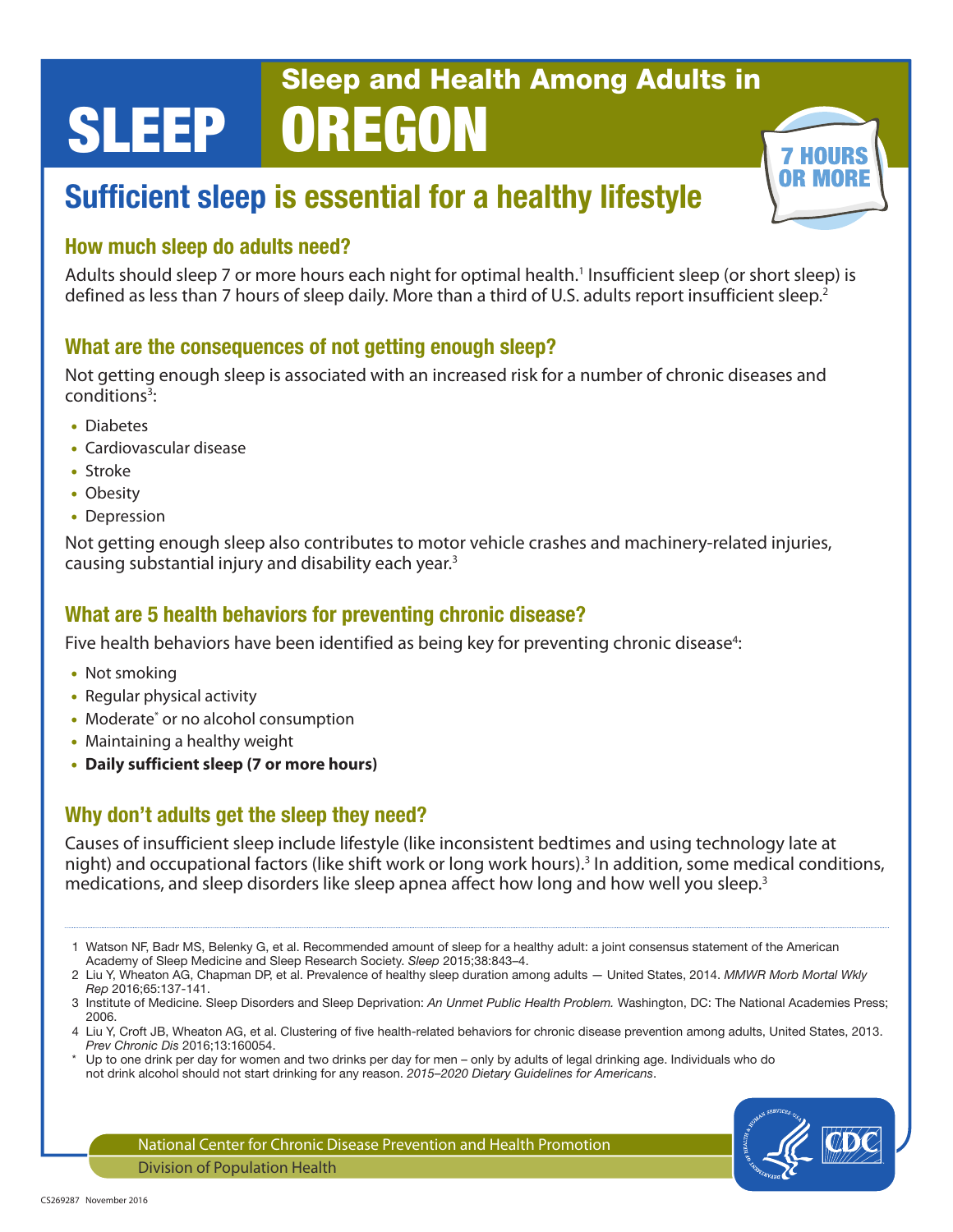## Short sleep among adults in Oregon *Page 2 of 4* and *Page 2 of 4*

# Use the information on the following pages to prioritize your education and outreach efforts to improve the health of residents in your state.

The prevalence of short sleep (<7 hours per day) varies geographically

Model-based\* Estimated Age-adjusted Prevalence of Short Sleep# by County, 2014 — Oregon



In 2014, 31.3% (age-adjusted  $=$ 31.8%) of Oregon adults reported usually sleeping <7 hours in a 24 hour period.

The state map (left) presents the estimated age-adjusted county-level prevalence of short sleep among Oregon adults.

For comparison, the national map (below) shows state-by-state adult prevalence of short sleep.

Method from Zhang X et al. Am J Epidemiol 2014;179 (8):1025-1033. Data sources: Behavioral Risk Factor Surveillance System 2014, Census 2010, American Community Survey 2010-2014.

# Percentage of adult population that reported usually sleeping <7 hours in a 24-hour period. Age-adjusted to the 2000 U.S. standard population.



#### Age-adjusted Prevalence of Short Sleep\* by State, 2014

Short sleep is more common in the southeastern United States and the Appalachian Mountains and less common in the Great Plains states.

Percentage of adult population that reported usually sleeping <7 hours in a 24-hour period. Age-adjusted to the 2000 U.S. standard population.

Data source: Behavioral Risk Factor Surveillance Survey (BRFSS) for 2014. As part of the phone survey, respondents were asked, "On average, how many hours of sleep do you get in a 24-hour period?" For information about BRFSS methodology, go to http:[/www.cdc.gov/BRFSS.](www.cdc.gov/BRFSS)

#### [www.cdc.gov/sleep](http://www.cdc.gov/sleep/index.html)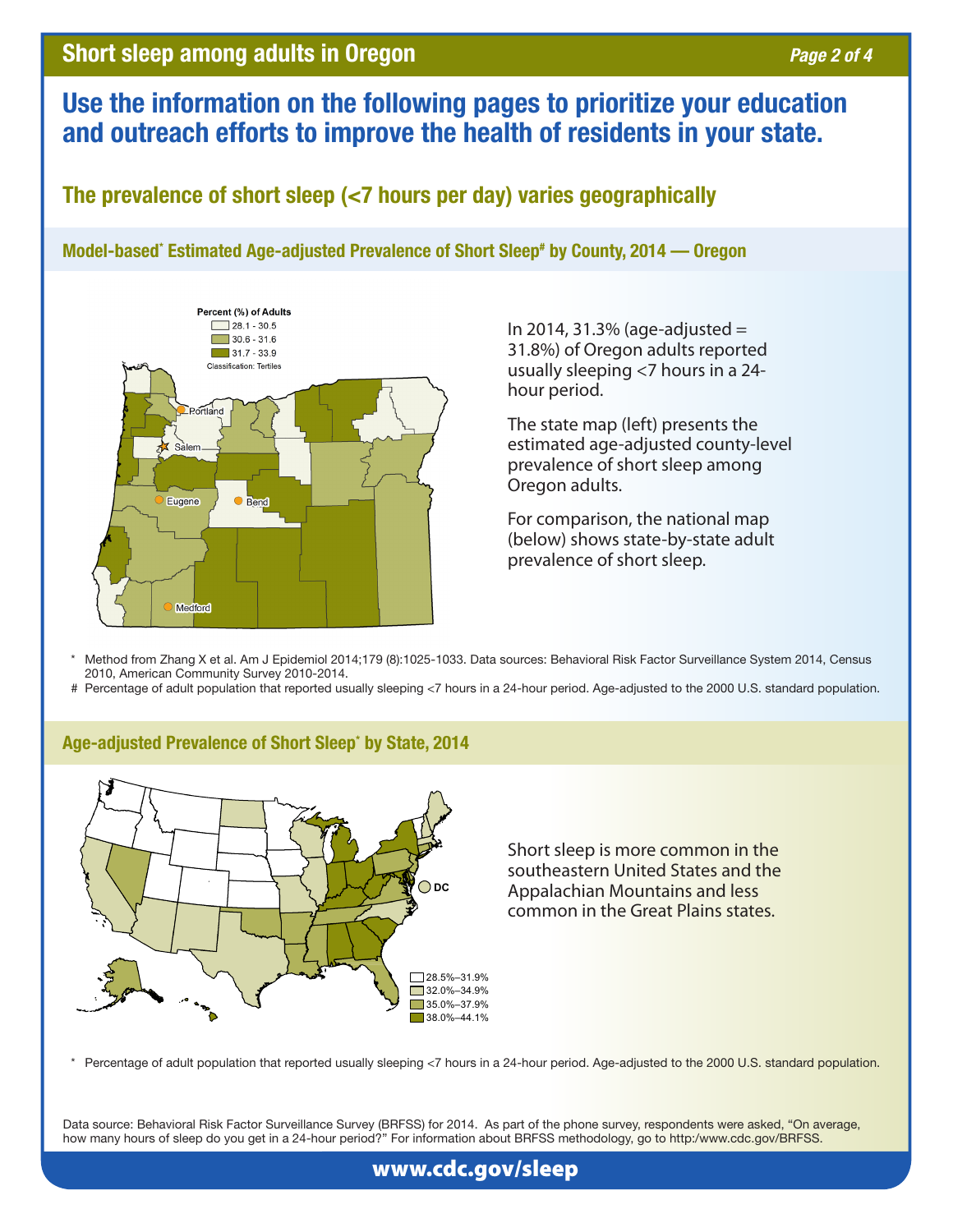| ethnicity — Oregon, 2014 (N=5,099) |               |                 |
|------------------------------------|---------------|-----------------|
| <b>All Adults</b> *                | $\frac{0}{0}$ | 95% CI          |
|                                    | 31.8          | $(30.0 - 33.7)$ |
| Sex <sup>*</sup>                   |               |                 |
| Men                                | 33.5          | $(30.8 - 36.4)$ |
| Women                              | 30.0          | $(27.5 - 32.6)$ |
| Age (Years)                        |               |                 |
| $18 - 24$                          | 28.5          | $(22.8 - 35.1)$ |
| $25 - 34$                          | 34.1          | $(29.3 - 39.3)$ |
| $35 - 44$                          | 35.3          | $(30.6 - 40.3)$ |
| $45 - 54$                          | 35.6          | $(31.4 - 40.1)$ |
| $55 - 64$                          | 32.1          | $(29.0 - 35.4)$ |
| $\geq 65$                          | 23.1          | $(20.9 - 25.4)$ |
| Race/Ethnicity*                    |               |                 |
| White                              | 30.5          | $(28.5 - 32.6)$ |
| Hispanic                           | 33.9          | $(27.6 - 40.8)$ |
| <b>Black</b>                       | $**$          |                 |
| Asian                              | 41.6          | $(31.2 - 52.8)$ |
| American Indian/Alaska Native      | $**$          |                 |
| Native Hawaiian/Pacific Islander   | $***$         |                 |
| Other/Multiracial                  | 37.0          | $(30.1 - 44.5)$ |
|                                    |               |                 |

#### Short sleep duration (<7 hours) by sex, age, and race/ ethnicity — Oregon, 2014 (N=5,099)

\* Age-adjusted to the 2000 U.S. standard population. \*\* Indicates a cell size <50.



Age-adjusted to the 2000 U.S. standard population.

†Underage drinker: any alcohol use among those aged 18–20 yr. Binge drinker: ≥4 drinks for women, ≥5 drinks for men during a single occasion. Heavy drinker: ≥8 drinks for women, ≥15 drinks for men per week.

Data source: Behavioral Risk Factor Surveillance Survey (BRFSS) for 2014. As part of the phone survey, respondents were asked, "On average, how many hours of sleep do you get in a 24-hour period?" For information about BRFSS methodology, go to http:[/www.cdc.gov/BRFSS.](www.cdc.gov/BRFSS)

### The prevalence of short sleep duration may vary by sex, age, and race/ethnicity

#### Prevalence of health risk factors by sleep duration

Many risk factors are more common among adults who sleep <7 hours compared to those who sleep ≥7 hours.

An asterisk (\*) by a risk factor on this chart indicates that the prevalence of that risk factor is significantly higher for adults who reported short sleep compared with adults who reported sufficient sleep.

### [www.cdc.gov/sleep](http://www.cdc.gov/sleep/index.html)